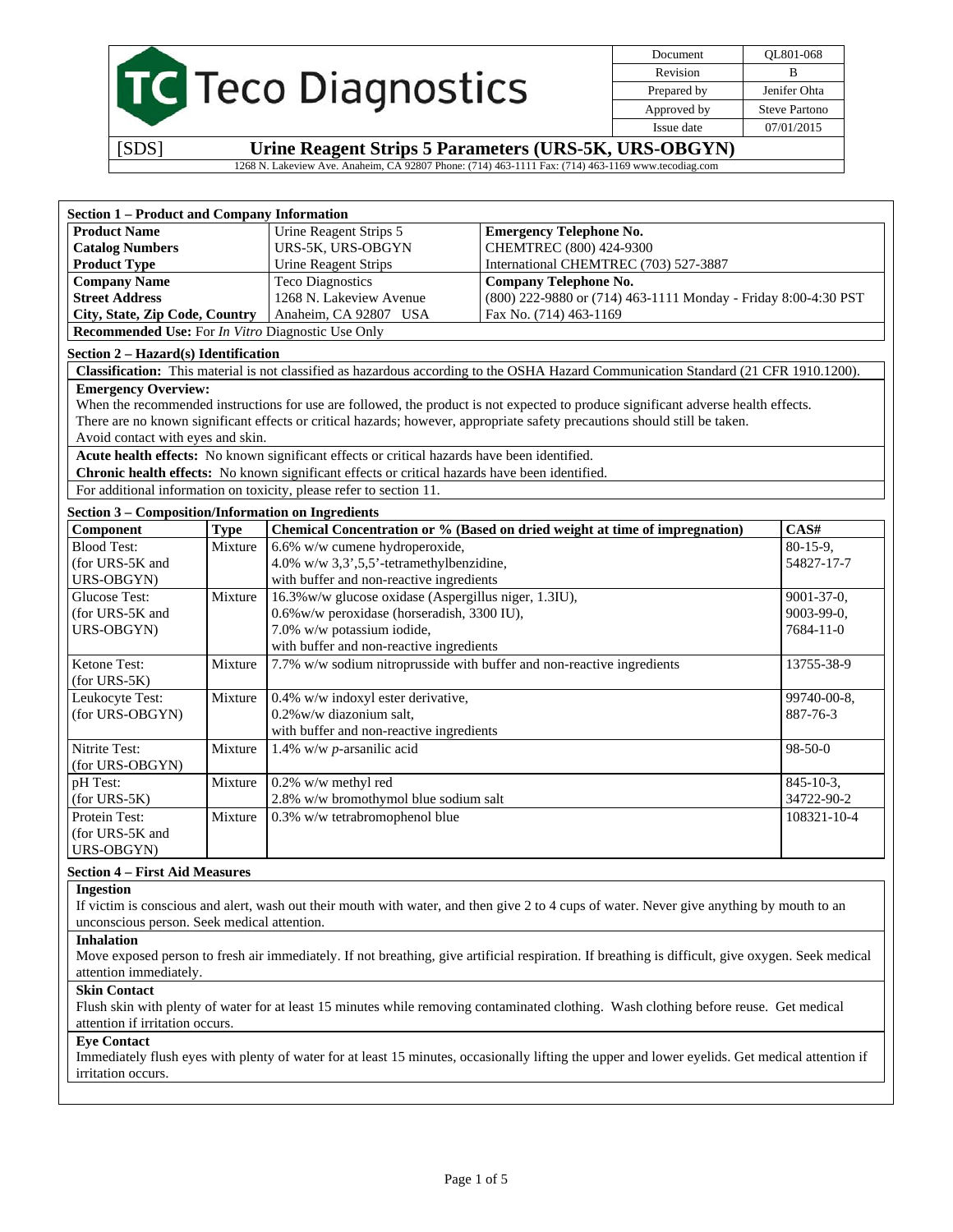

Document QL801-068 Revision B Prepared by Jenifer Ohta Approved by Steve Partono Issue date 07/01/2015

[SDS] **Urine Reagent Strips 5 Parameters (URS-5K, URS-OBGYN)** 

1268 N. Lakeview Ave. Anaheim, CA 92807 Phone: (714) 463-1111 Fax: (714) 463-1169 www.tecodiag.com

## **Section 5- Fire and Explosive Hazard Data**

# **Extinguishing Media**

Suitable: Use water spray, foam, or dry chemical.

Unsuitable: None known

**Specific Hazards:** No known hazardous combustion products.

**Special protective equipment and precautions for fire-fighters** 

Wear self-contained breathing apparatus and appropriate protective clothing for firefighting.

#### **Section 6 – Accidental Release Measures**

**Personal precautions, protective equipment and emergency procedures** 

Wear proper personal protective equipment (PPE) as indicated in section 8. Exercise appropriate precautions to avoid contact with skin or eyes and prevent inhalation.

## **Methods and materials for containment and cleaning up**

Vacuum or sweep material and place into a suitable waste container. Dispose of in accordance with federal, state, and local regulations.

## **Section 7 – Handling and Storage**

#### **Handling**

Wear appropriate personal protective equipment (PPE) as indicated in section 8.

Avoid contact with eyes, skin, and clothing. Avoid inhalation or ingestion.

#### **Storage**

Store at 15-30ºC in the original container and protect from sunlight. Keep container closed when not in use.

## **Section 8 – Exposure Controls / PPE**

## **Components with workplace control parameters**

The product contains no components with occupational exposure limit values.

**Engineering Controls** 

No special ventilation requirements. Good general ventilation is sufficient.

## **Personal Protective Equipment**

Respiratory Protection: Respiratory protective equipment is not required where adequately ventilated.

Hand Protection: Wear chemical-resistant, impervious gloves

Eye Protection: Safety glasses with side shields recommended.

Protective Clothing: Wear a lab coat.

Other protective equipment: Ensure the eyewash station and/or safety shower/wash is located near the work area.

## **General Hygiene Measures**

Handle in accordance with good industrial hygiene practice. After handling the product, remove gloves using proper glove removal technique (without touching outer surface of glove), and dispose gloves according to applicable laws and good laboratory practices. Wash hands thoroughly. Also wash hands before eating, smoking, using the lavatory, and at end of the work period.

## **Section 9 – Physical and Chemical Properties**

| Appearance                                          | 5 small, multicolored reagent test pads on a white plastic strip |
|-----------------------------------------------------|------------------------------------------------------------------|
| Odor                                                | N/A                                                              |
| <b>Odor threshold</b>                               | N/A                                                              |
| pH                                                  | N/A                                                              |
| Melting point / freezing point                      | N/A                                                              |
| Initial boiling point and boiling range             | N/A                                                              |
| <b>Flash point</b>                                  | N/A                                                              |
| <b>Evaporation rate</b>                             | N/A                                                              |
| <b>Flammability</b>                                 | Not flammable                                                    |
| <b>Upper/lower flammability or explosion limits</b> | N/A                                                              |
| Vapor pressure                                      | N/A                                                              |
| Vapor density                                       | N/A                                                              |
| <b>Relative density</b>                             | N/A                                                              |
| <b>Solubility</b>                                   | Insoluble                                                        |
| <b>Partition coefficient: n-octanol/water</b>       | N/A                                                              |
| <b>Auto-ignition Temperature</b>                    | N/A                                                              |
| <b>Decomposition Temperature</b>                    | N/A                                                              |
| <b>Viscosity</b>                                    | N/A                                                              |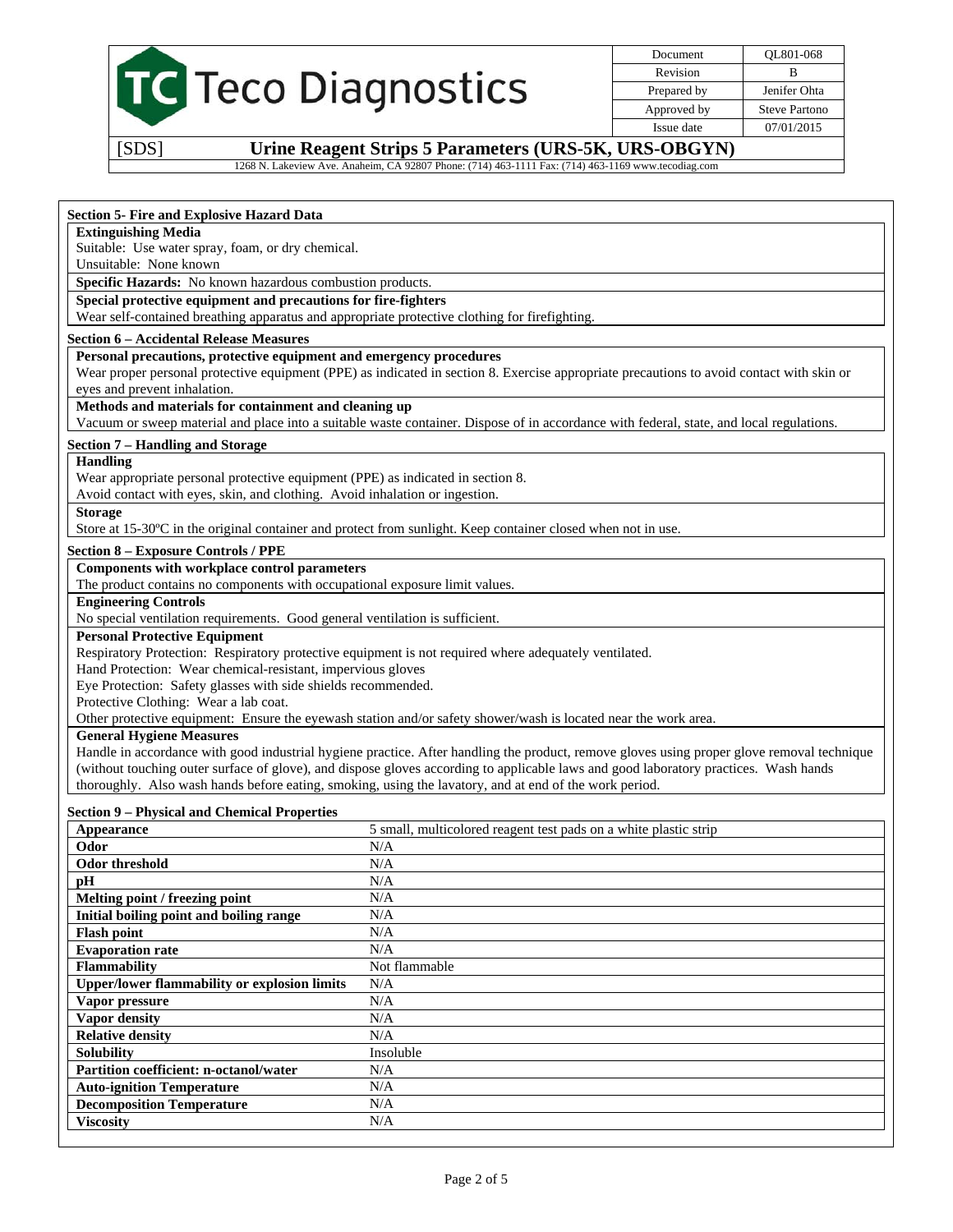|                           | Document    |
|---------------------------|-------------|
|                           | Revision    |
| <b>S</b> Teco Diagnostics | Prepared by |
|                           | Approved by |
|                           | Issue date  |

| Document    | OL801-068     |
|-------------|---------------|
| Revision    | в             |
| Prepared by | Jenifer Ohta  |
| Approved by | Steve Partono |
| Issue date  | 07/01/2015    |
|             |               |

Ī

[SDS] **Urine Reagent Strips 5 Parameters (URS-5K, URS-OBGYN)**  1268 N. Lakeview Ave. Anaheim, CA 92807 Phone: (714) 463-1111 Fax: (714) 463-1169 www.tecodiag.com

|                                                                                                                                               | Section 10 - Stability and Reactivity                                                                                                                                                      |                                                            |                             |                                                                                                                               |                             |                                              |
|-----------------------------------------------------------------------------------------------------------------------------------------------|--------------------------------------------------------------------------------------------------------------------------------------------------------------------------------------------|------------------------------------------------------------|-----------------------------|-------------------------------------------------------------------------------------------------------------------------------|-----------------------------|----------------------------------------------|
|                                                                                                                                               | <b>Reactivity</b><br>Reacts with urine and possibly with other bodily fluids                                                                                                               |                                                            |                             |                                                                                                                               |                             |                                              |
| <b>Chemical stability</b>                                                                                                                     |                                                                                                                                                                                            |                                                            |                             | Stable under recommended storage conditions as indicated in section 7.                                                        |                             |                                              |
|                                                                                                                                               | <b>Possibility of hazardous reactions</b>                                                                                                                                                  |                                                            | No information available    |                                                                                                                               |                             |                                              |
|                                                                                                                                               | <b>Conditions to avoid</b>                                                                                                                                                                 |                                                            |                             | Avoid high temperature, high humidity conditions                                                                              |                             |                                              |
|                                                                                                                                               | <b>Incompatible materials</b>                                                                                                                                                              |                                                            | No information available    |                                                                                                                               |                             |                                              |
|                                                                                                                                               | <b>Hazardous decomposition products</b>                                                                                                                                                    |                                                            | No information available    |                                                                                                                               |                             |                                              |
|                                                                                                                                               | <b>Section 11- Toxicological Information</b>                                                                                                                                               |                                                            |                             |                                                                                                                               |                             |                                              |
|                                                                                                                                               | <b>Route of Entry/Exposure</b>                                                                                                                                                             |                                                            | Skin contact, eye contact   |                                                                                                                               |                             |                                              |
|                                                                                                                                               | <b>Effects of acute exposure</b>                                                                                                                                                           |                                                            |                             |                                                                                                                               |                             |                                              |
| <b>Skin contact</b>                                                                                                                           |                                                                                                                                                                                            |                                                            | May cause irritation.       |                                                                                                                               |                             |                                              |
| Eye contact                                                                                                                                   |                                                                                                                                                                                            |                                                            | May cause irritation.       |                                                                                                                               |                             |                                              |
| <b>Ingestion</b>                                                                                                                              |                                                                                                                                                                                            |                                                            | May be harmful if ingested. |                                                                                                                               |                             |                                              |
| <b>Inhalation</b>                                                                                                                             |                                                                                                                                                                                            |                                                            |                             | May cause irritation to mucous membranes and upper respiratory tract.                                                         |                             |                                              |
|                                                                                                                                               | <b>Effects of chronic exposure</b>                                                                                                                                                         |                                                            | No information available    |                                                                                                                               |                             |                                              |
| <b>Toxicity:</b>                                                                                                                              |                                                                                                                                                                                            |                                                            |                             |                                                                                                                               |                             |                                              |
| Component                                                                                                                                     |                                                                                                                                                                                            | <b>Chemical</b>                                            |                             | <b>Acute Toxicity</b>                                                                                                         | <b>Chronic</b>              | <b>Other Information</b>                     |
|                                                                                                                                               |                                                                                                                                                                                            |                                                            |                             |                                                                                                                               | <b>Toxicity</b>             |                                              |
| <b>Blood Test:</b>                                                                                                                            |                                                                                                                                                                                            | Cumene hydroperoxide,<br>3, 3', 5, 5'-tetramethylbenzidine |                             | LD50 Oral -rat 382 mg/kg,                                                                                                     | No information<br>available | RTECS: MX2450000,<br><b>RTECS: DV2300000</b> |
| URS-OBGYN)                                                                                                                                    | (for URS-5K and                                                                                                                                                                            |                                                            |                             | LD50 Oral $-\text{other} > 316 \text{ mg/kg}$                                                                                 |                             |                                              |
| <b>Glucose Test:</b>                                                                                                                          |                                                                                                                                                                                            | Glucose oxidase,                                           |                             | LD50 Intraperitoneal-mouse 3 mg/kg,                                                                                           | No information              | RTECS: RQ8452000,                            |
|                                                                                                                                               | (for URS-5K and                                                                                                                                                                            | Peroxidase,                                                |                             | No information available,                                                                                                     | available                   | RTECS: Not available,                        |
| URS-OBGYN)                                                                                                                                    |                                                                                                                                                                                            | Potassium iodide                                           |                             | No information available                                                                                                      |                             | RTECS: TT2975000                             |
|                                                                                                                                               |                                                                                                                                                                                            |                                                            |                             |                                                                                                                               |                             |                                              |
| Ketone Test:<br>$(for URS-5K)$                                                                                                                |                                                                                                                                                                                            | Sodium nitroprusside                                       |                             | LD50 Oral -rat 99 mg/kg                                                                                                       | No information<br>available | <b>RTECS: LJ8925000</b>                      |
| Leukocyte Test:                                                                                                                               |                                                                                                                                                                                            | Indoxyl ester derivative,                                  |                             | No information available,                                                                                                     | No information              | RTECS: Not available,                        |
|                                                                                                                                               | (for URS-OBGYN)                                                                                                                                                                            | Diazonium salt                                             |                             | No information available                                                                                                      | available                   | RTECS: Not available                         |
| Nitrite Test:                                                                                                                                 |                                                                                                                                                                                            | p-Arsanilic acid                                           |                             | LD50 Oral -rat 1000 mg/kg                                                                                                     | $\overline{No}$ information | <b>RTECS: CF7875000</b>                      |
|                                                                                                                                               | (for URS-OBGYN)                                                                                                                                                                            |                                                            |                             |                                                                                                                               | available                   |                                              |
| pH Test:                                                                                                                                      |                                                                                                                                                                                            | Methyl red,                                                |                             | No information available,                                                                                                     | No information              | RTECS: Not available,                        |
| $(for URS-5K)$                                                                                                                                |                                                                                                                                                                                            | Bromothymol blue sodium salt                               |                             | No information available                                                                                                      | available                   | RTECS: Not available                         |
| Protein Test:                                                                                                                                 |                                                                                                                                                                                            | Tetrabromophenol blue                                      |                             | No information available                                                                                                      | No information              | <b>RTECS:</b> Not available                  |
|                                                                                                                                               | (for URS-5K and                                                                                                                                                                            |                                                            |                             |                                                                                                                               | available                   |                                              |
| URS-OBGYN)                                                                                                                                    |                                                                                                                                                                                            |                                                            |                             |                                                                                                                               |                             |                                              |
| Carcinogenicity                                                                                                                               |                                                                                                                                                                                            |                                                            |                             |                                                                                                                               |                             |                                              |
|                                                                                                                                               | URS-5K: No component present at levels greater than or equal to 0.1% is identified as probable, possible or confirmed human<br><b>IARC</b>                                                 |                                                            |                             |                                                                                                                               |                             |                                              |
|                                                                                                                                               | carcinogen by IARC.                                                                                                                                                                        |                                                            |                             |                                                                                                                               |                             |                                              |
|                                                                                                                                               | URS-OBGYN: Arsanilic acid: Group 1 Carcinogenic to humans<br>URS-5K: No component present at levels greater than or equal to 0.1% is identified as a carcinogen or potential carcinogen by |                                                            |                             |                                                                                                                               |                             |                                              |
|                                                                                                                                               | <b>ACGIH</b><br>ACGIH.                                                                                                                                                                     |                                                            |                             |                                                                                                                               |                             |                                              |
|                                                                                                                                               | URS-OBGYN: No component present at levels greater than or equal to 0.1% is identified as a carcinogen or potential carcinogen                                                              |                                                            |                             |                                                                                                                               |                             |                                              |
| by ACGIH.                                                                                                                                     |                                                                                                                                                                                            |                                                            |                             |                                                                                                                               |                             |                                              |
| <b>NTP</b><br>URS-5K: No component present at levels greater than or equal to 0.1% is identified as a known or anticipated carcinogen by NTP. |                                                                                                                                                                                            |                                                            |                             |                                                                                                                               |                             |                                              |
| URS-OBGYN: Arsanilic acid: Known to be human carcinogen                                                                                       |                                                                                                                                                                                            |                                                            |                             |                                                                                                                               |                             |                                              |
| <b>OSHA</b>                                                                                                                                   |                                                                                                                                                                                            |                                                            |                             | URS-5K: No component present at levels greater than or equal to 0.1% is identified as a carcinogen or potential carcinogen by |                             |                                              |
|                                                                                                                                               | OSHA.                                                                                                                                                                                      |                                                            |                             |                                                                                                                               |                             |                                              |
|                                                                                                                                               |                                                                                                                                                                                            |                                                            |                             | URS-OBGYN: Arsanilic acid: OSHA specifically regulated carcinogen                                                             |                             |                                              |
|                                                                                                                                               |                                                                                                                                                                                            |                                                            |                             | To the best of our knowledge, the chemical, physical and toxicological properties have not been thoroughly investigated.      |                             |                                              |
|                                                                                                                                               |                                                                                                                                                                                            |                                                            |                             |                                                                                                                               |                             |                                              |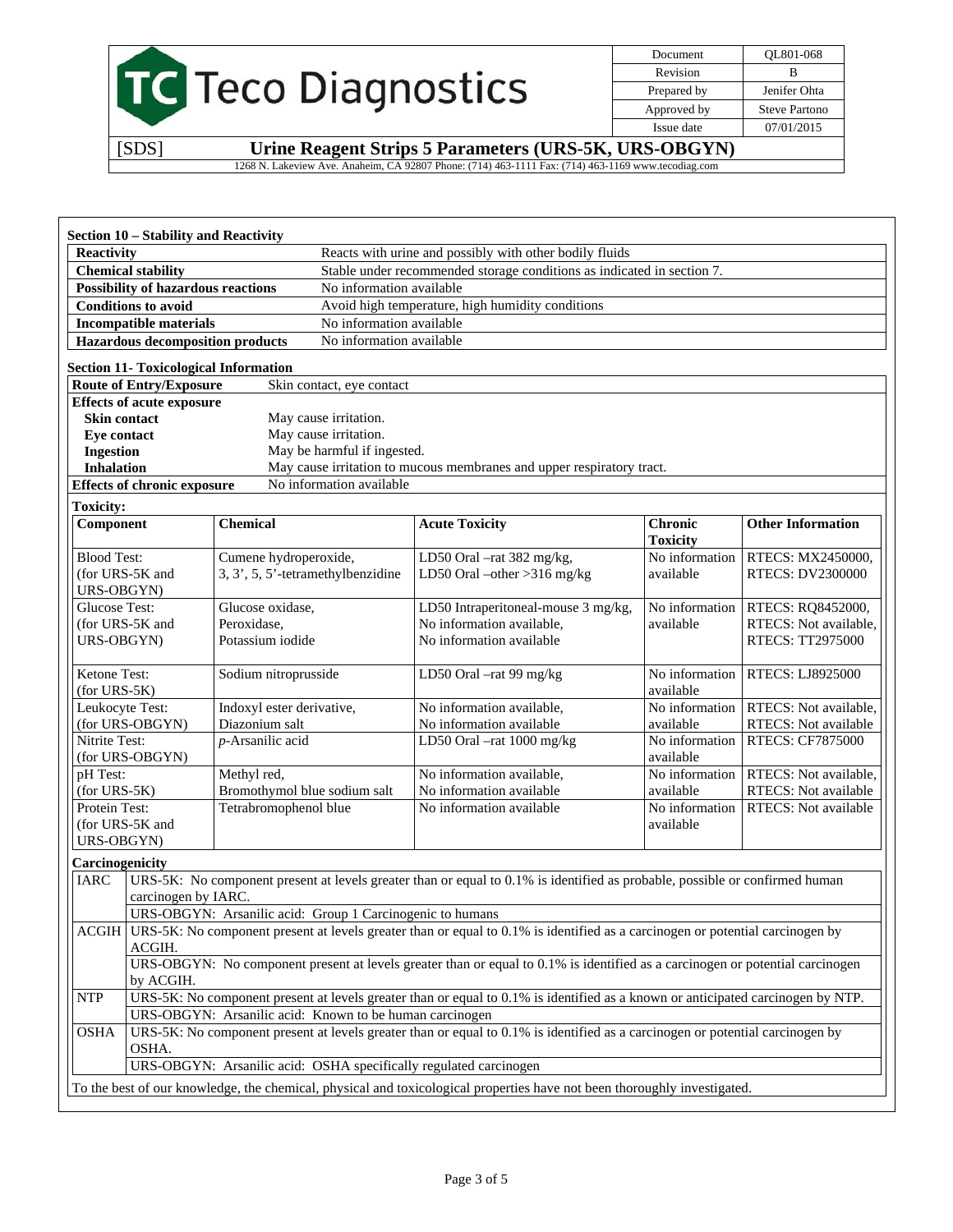|  | <b>C</b> Teco Diagnostics |
|--|---------------------------|
|  |                           |

Document QL801-068 Revision B Prepared by **Jenifer Ohta** Approved by Steve Partono Issue date 07/01/2015

[SDS] **Urine Reagent Strips 5 Parameters (URS-5K, URS-OBGYN)** 

1268 N. Lakeview Ave. Anaheim, CA 92807 Phone: (714) 463-1111 Fax: (714) 463-1169 www.tecodiag.com

| <b>Section 12 – Ecological Information</b>                |                                                                                                                                             |                         |                            |  |  |  |
|-----------------------------------------------------------|---------------------------------------------------------------------------------------------------------------------------------------------|-------------------------|----------------------------|--|--|--|
| Ecotoxicity                                               | No information available                                                                                                                    | <b>Mobility</b> in soil | No information available   |  |  |  |
| Persistence and degradability                             | No information available                                                                                                                    | Other adverse effects   | No information available   |  |  |  |
| <b>Bio-accumulative potential</b>                         | No information available                                                                                                                    | Water hazard class      | No information available   |  |  |  |
| <b>Section 13 - Disposal Considerations</b>               |                                                                                                                                             |                         |                            |  |  |  |
| Waste residues and methods of disposal                    |                                                                                                                                             |                         |                            |  |  |  |
|                                                           | This product has to be disposed in accordance with applicable regional, national and local laws and regulations. Surplus and non-recyclable |                         |                            |  |  |  |
|                                                           | components should be taken to a licensed waste disposal contractor for disposal.                                                            |                         |                            |  |  |  |
| <b>Contaminated Packaging</b>                             |                                                                                                                                             |                         |                            |  |  |  |
|                                                           | Waste packaging should be recycled; however, since empty containers may retain some product residues, they should be taken to an approved   |                         |                            |  |  |  |
|                                                           | waste handling site or given to a licensed waste disposal contractor for recycling or disposal, if recycling is not possible.               |                         |                            |  |  |  |
| <b>Section 14 - Transport Information</b>                 |                                                                                                                                             |                         |                            |  |  |  |
| <b>UN Number</b>                                          | None. Not regulated.                                                                                                                        |                         |                            |  |  |  |
| <b>UN Proper shipping name</b>                            | None. Not regulated.                                                                                                                        |                         |                            |  |  |  |
| <b>Transport hazard class</b>                             | Not classified as hazardous. Not regulated.                                                                                                 |                         |                            |  |  |  |
| <b>Packing group</b>                                      | Not applicable                                                                                                                              |                         |                            |  |  |  |
| <b>Environmental hazard</b>                               | No information available                                                                                                                    |                         |                            |  |  |  |
|                                                           | Transport in bulk according to Annex II of MARPOL 73/78 and the IBC Code                                                                    | Not applicable          |                            |  |  |  |
| DOT (USA)                                                 | Not dangerous goods. Non-hazardous for transport.                                                                                           |                         |                            |  |  |  |
| <b>IMDG</b>                                               | Not dangerous goods. Non-hazardous for maritime transport.                                                                                  |                         |                            |  |  |  |
| <b>IATA</b>                                               | Not dangerous goods. Non-hazardous for air transport.                                                                                       |                         |                            |  |  |  |
| <b>Special precautions</b>                                | None                                                                                                                                        |                         |                            |  |  |  |
| <b>Section 15 - Regulatory Information</b>                |                                                                                                                                             |                         |                            |  |  |  |
| <b>United States</b>                                      |                                                                                                                                             |                         |                            |  |  |  |
| <b>HCS</b> Classification                                 | Not regulated                                                                                                                               |                         |                            |  |  |  |
| <b>U.S Federal Regulations</b>                            |                                                                                                                                             |                         |                            |  |  |  |
|                                                           | TSCA 8(a) CDR Exempt/Partial exemption: Not determined                                                                                      |                         |                            |  |  |  |
| United States inventory TSCA 8(b): Not determined         |                                                                                                                                             |                         |                            |  |  |  |
|                                                           | SARA 302: No components are subject to the reporting requirements of SARA Title III, section 302                                            |                         |                            |  |  |  |
|                                                           | SARA 304 Extremely Hazardous Substances Reportable Quantity: The product does not contain any components with a section 304                 |                         |                            |  |  |  |
| EHS RQ.                                                   |                                                                                                                                             |                         |                            |  |  |  |
| <b>SARA 311/312 Hazards Identification:</b> Not regulated |                                                                                                                                             |                         |                            |  |  |  |
|                                                           | Clean Water Act (CWA) 307: This product does not contain any toxic pollutants listed under the U.S. Clean Water Act section 307.            |                         |                            |  |  |  |
|                                                           | Clean Water Act (CWA) 311: This product does not contain any hazardous substances listed under the U.S. Clean Water Act section 311.        |                         |                            |  |  |  |
|                                                           | Clean Air Act (CAA) 112 accidental release prevention: No products were found                                                               |                         |                            |  |  |  |
| <b>U.S. State Regulations</b>                             | Component                                                                                                                                   |                         | CAS No.                    |  |  |  |
| <b>Massachusetts Right to Know:</b>                       | Cumene hydroperoxide (for URS-5K and URS-OBGYN)                                                                                             |                         | 80-15-9                    |  |  |  |
| <b>Pennsylvania Right to Know:</b>                        | Cumene hydroperoxide (for URS-5K and URS-OBGYN),                                                                                            |                         | $80-15-9$ ,                |  |  |  |
|                                                           | 3, 3', 5, 5'-tetramethylbenzidine (for URS-5K and URS-OBGYN),                                                                               |                         | 54824-17-7.                |  |  |  |
|                                                           | Sodium nitroferricyanide(III) dihydrate [Sodium nitroprusside] (for URS-5K),                                                                |                         | 13755-38-9,                |  |  |  |
|                                                           | 4,4'-Azo-3-hydroxynaphthalene-1-sulphonate [Diazonium salt] (for URS-OBGYN)                                                                 |                         | 887-76-3,                  |  |  |  |
|                                                           | Arsanilic acid (for URS-OBGYN),                                                                                                             |                         | 98-50-0,                   |  |  |  |
|                                                           | Sodium 2-(p-(dimethylamino)phenylazo)benzoate [Methyl red] (for URS-5K),                                                                    |                         | $845 - 10 - 3$ ,           |  |  |  |
|                                                           | Bromothymol Blue sodium salt (for URS-5K),                                                                                                  |                         | 34722-90-2,                |  |  |  |
|                                                           | Tetrabromophenol Blue sodium salt (for URS-5K and URS-OBGYN)                                                                                |                         | 108321-10-4                |  |  |  |
| New Jersey Right to Know:                                 | Cumene hydroperoxide (for URS-5K and URS-OBGYN),                                                                                            |                         | $80-15-9,$                 |  |  |  |
|                                                           | 3, 3', 5, 5'-tetramethylbenzidine (for URS-5K and URS-OBGYN),                                                                               |                         | 54824-17-7,                |  |  |  |
|                                                           | Sodium nitroferricyanide(III) dihydrate [Sodium nitroprusside] (for URS-5K),                                                                |                         | 13755-38-9,                |  |  |  |
|                                                           | 4,4'-Azo-3-hydroxynaphthalene-1-sulphonate [Diazonium salt] (for URS-OBGYN)                                                                 |                         | 887-76-3,                  |  |  |  |
|                                                           | Arsanilic acid (for URS-OBGYN),                                                                                                             |                         | 98-50-0,                   |  |  |  |
|                                                           | Sodium 2-(p-(dimethylamino)phenylazo)benzoate [Methyl red] (for URS-5K),                                                                    |                         | $845 - 10 - 3$ ,           |  |  |  |
|                                                           |                                                                                                                                             |                         |                            |  |  |  |
|                                                           | Bromothymol Blue sodium salt (for URS-5K),<br>Tetrabromophenol Blue sodium salt (for URS-5K and URS-OBGYN)                                  |                         | 34722-90-2,<br>108321-10-4 |  |  |  |